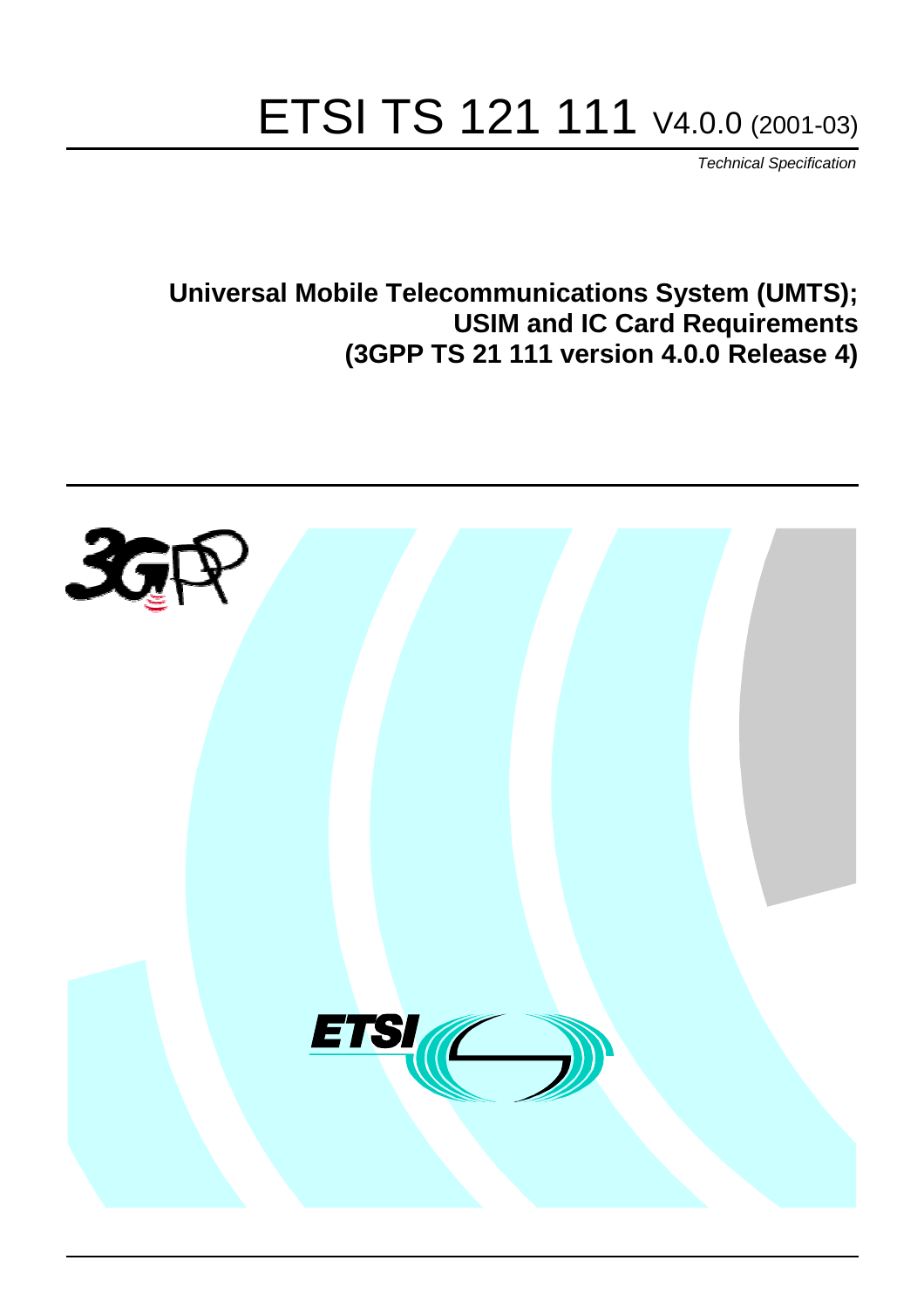**1**

Reference

RTS/TSGT-0321111Uv4

Keywords **UMTS** 

#### **ETSI**

#### 650 Route des Lucioles F-06921 Sophia Antipolis Cedex - FRANCE

Tel.: +33 4 92 94 42 00 Fax: +33 4 93 65 47 16

Siret N° 348 623 562 00017 - NAF 742 C Association à but non lucratif enregistrée à la Sous-Préfecture de Grasse (06) N° 7803/88

**Important notice**

Individual copies of the present document can be downloaded from: [http://www.etsi.org](http://www.etsi.org/)

The present document may be made available in more than one electronic version or in print. In any case of existing or perceived difference in contents between such versions, the reference version is the Portable Document Format (PDF). In case of dispute, the reference shall be the printing on ETSI printers of the PDF version kept on a specific network drive within ETSI Secretariat.

Users of the present document should be aware that the document may be subject to revision or change of status. Information on the current status of this and other ETSI documents is available at [http://www.etsi.org/tb/status/](http://www.etsi.org/tb/status)

> If you find errors in the present document, send your comment to: <editor@etsi.fr>

#### **Copyright Notification**

No part may be reproduced except as authorized by written permission. The copyright and the foregoing restriction extend to reproduction in all media.

© European Telecommunications Standards Institute 2001.

All rights reserved.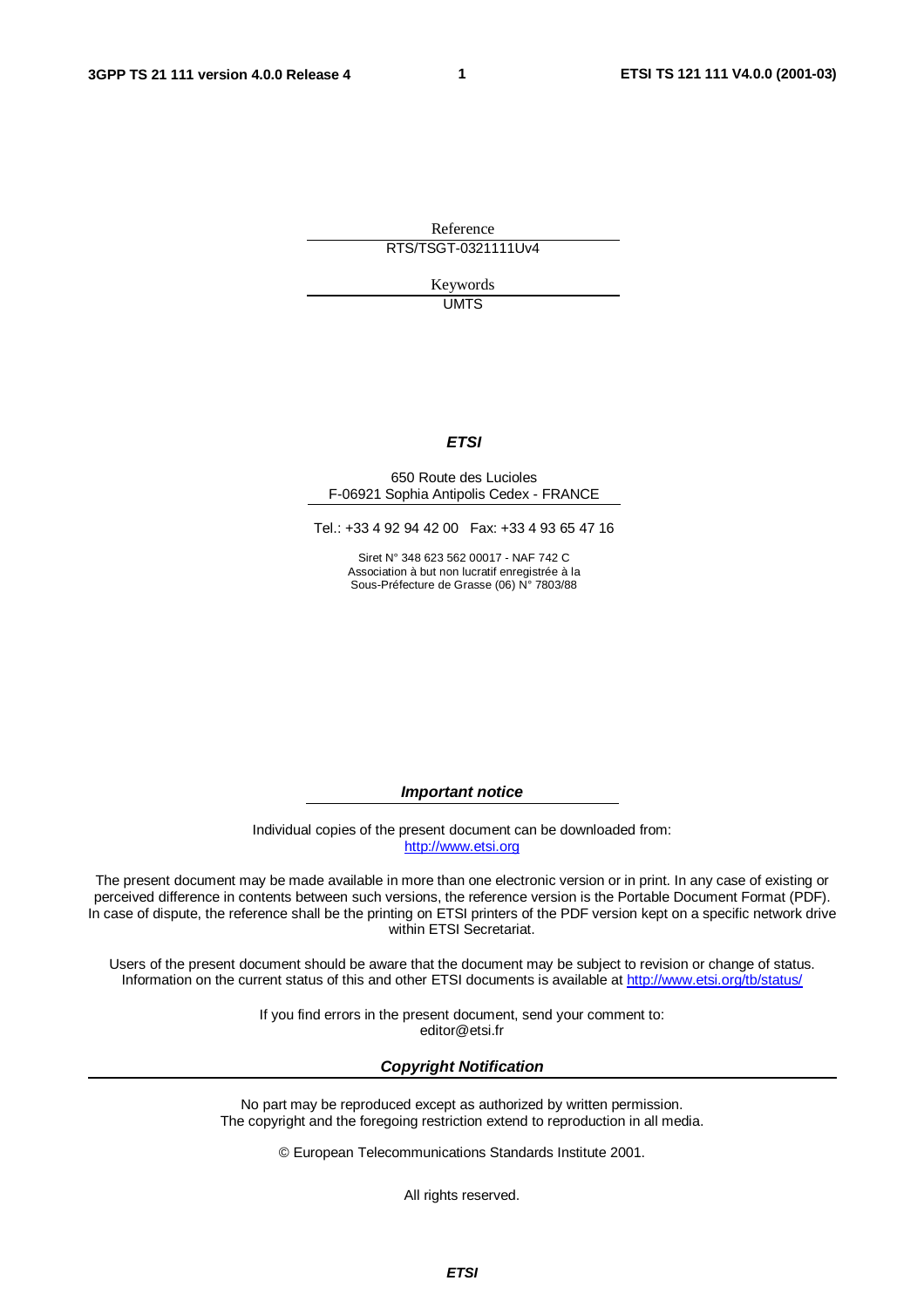### Intellectual Property Rights

IPRs essential or potentially essential to the present document may have been declared to ETSI. The information pertaining to these essential IPRs, if any, is publicly available for **ETSI members and non-members**, and can be found in ETSI SR 000 314: *"Intellectual Property Rights (IPRs); Essential, or potentially Essential, IPRs notified to ETSI in respect of ETSI standards"*, which is available from the ETSI Secretariat. Latest updates are available on the ETSI Web server [\(http://www.etsi.org/ipr](http://www.etsi.org/ipr)).

Pursuant to the ETSI IPR Policy, no investigation, including IPR searches, has been carried out by ETSI. No guarantee can be given as to the existence of other IPRs not referenced in ETSI SR 000 314 (or the updates on the ETSI Web server) which are, or may be, or may become, essential to the present document.

### Foreword

This Technical Specification (TS) has been produced by the ETSI 3<sup>rd</sup> Generation Partnership Project (3GPP).

The present document may refer to technical specifications or reports using their 3GPP identities, UMTS identities or GSM identities. These should be interpreted as being references to the corresponding ETSI deliverables.

The cross reference between GSM, UMTS, 3GPP and ETSI identities can be found under [www.etsi.org/key](http://www.etsi.org/key) .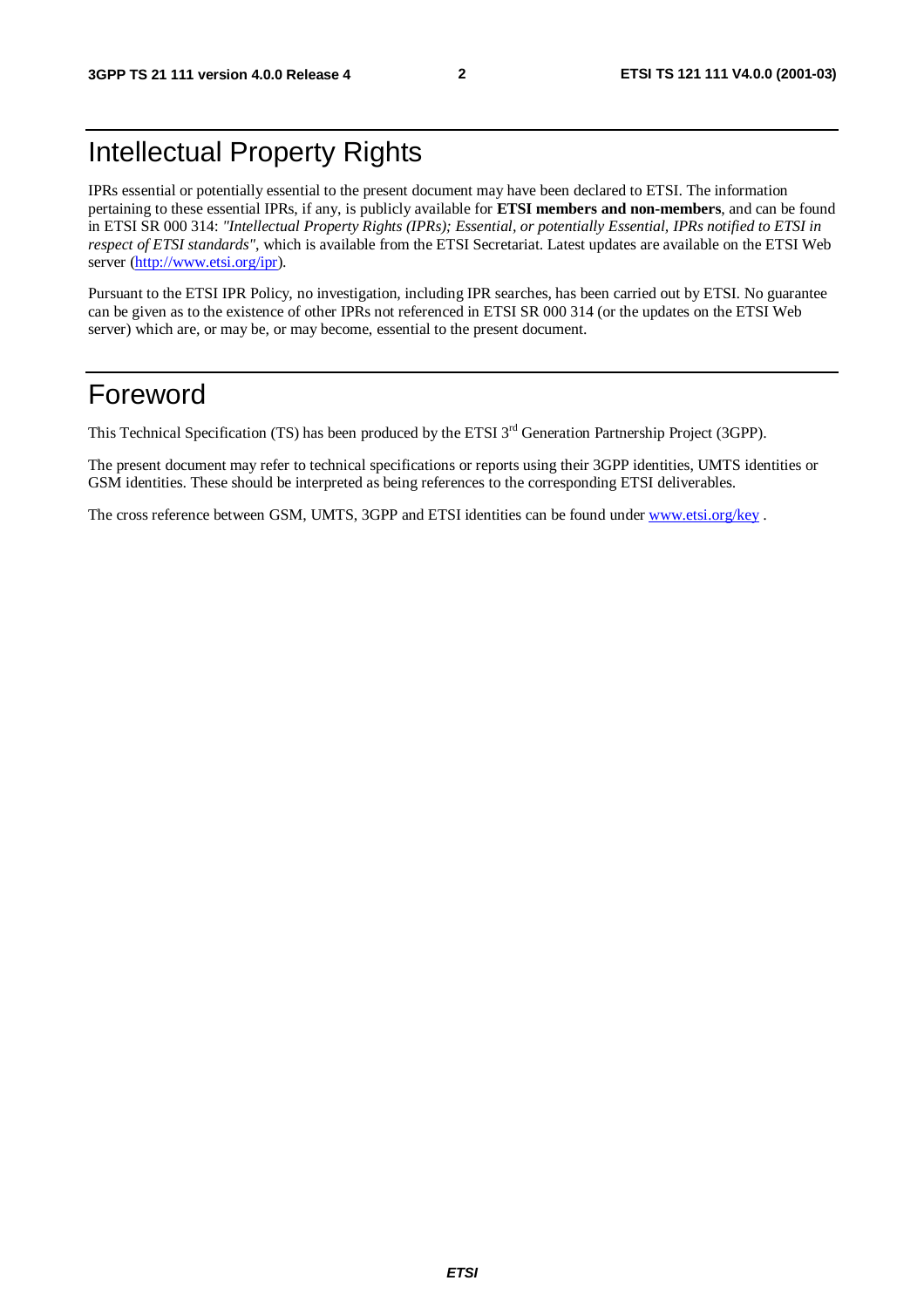### Contents

| 1                                                                                                |    |
|--------------------------------------------------------------------------------------------------|----|
| 2<br>2.1<br>2.2                                                                                  |    |
| 3<br>3.1<br>3.2<br>3.3                                                                           |    |
| $\overline{4}$                                                                                   |    |
| 5<br>5.1<br>5.2<br>5.3<br>5.4<br>5.5<br>5.6<br>5.7                                               |    |
| 6<br>6.1<br>6.2                                                                                  |    |
| 7<br>7.1<br>7.2<br>7.3<br>7.4<br>7.5                                                             |    |
| 8<br>8.1<br>8.2                                                                                  |    |
| 9<br>9.1                                                                                         |    |
| 10<br>10.1<br>10.2<br>10.2.1<br>10.2.2<br>10.2.3<br>10.2.4<br>10.2.5<br>10.2.6<br>10.2.7<br>10.3 | 10 |
| 11<br>11.1                                                                                       |    |
| 11.2                                                                                             |    |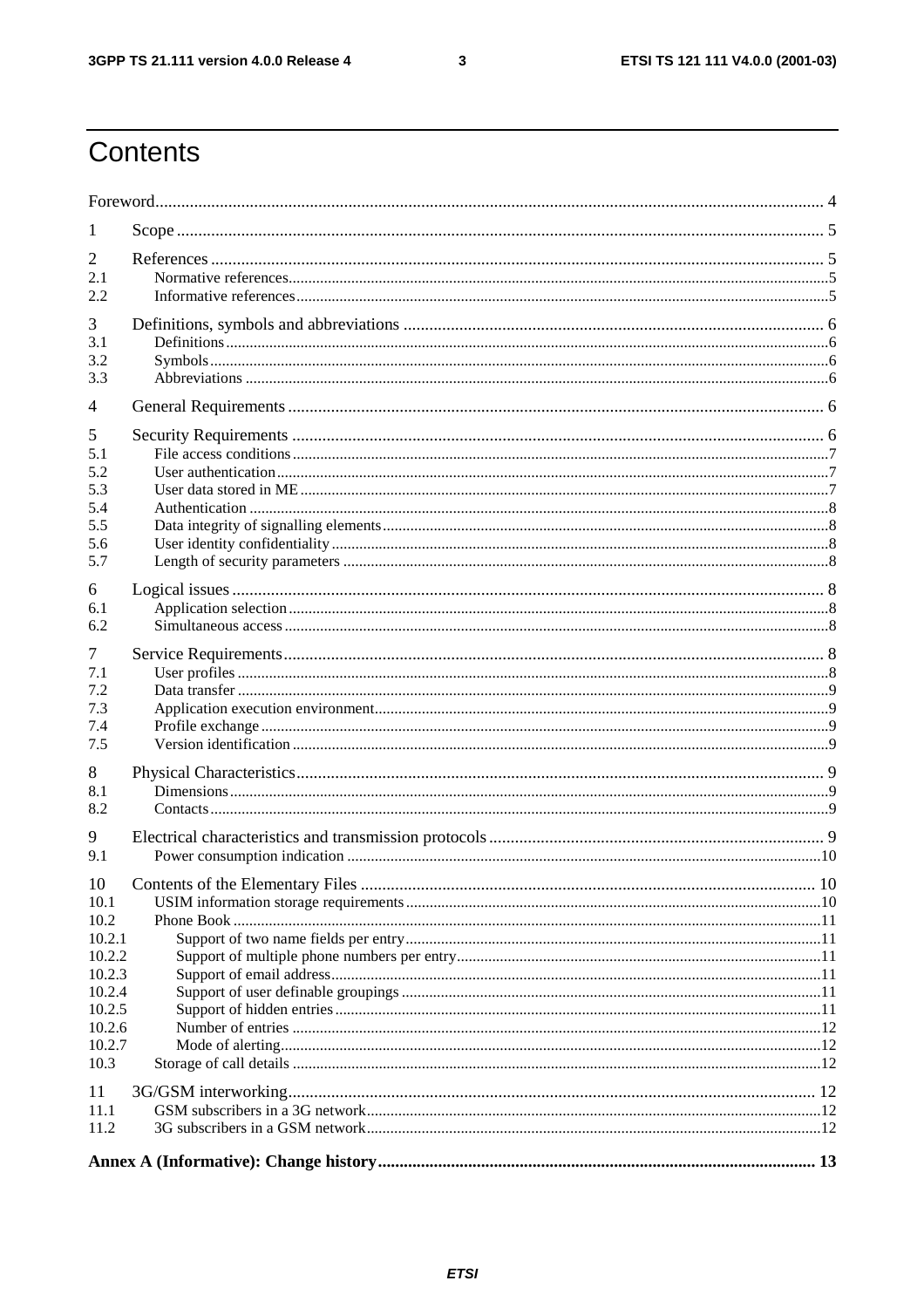### Foreword

This Technical Specification has been produced by the 3GPP.

The contents of the present document are subject to continuing work within the TSG and may change following formal TSG approval. Should the TSG modify the contents of this TS, it will be re-released by the TSG with an identifying change of release date and an increase in version number as follows:

Version x.y.z

where:

- x the first digit:
	- 1 presented to TSG for information;
	- 2 presented to TSG for approval;
	- ≥3 Indicates TSG approved document under change control.
- y the second digit is incremented for all changes of substance, i.e. technical enhancements, corrections, updates, etc.
- z the third digit is incremented when editorial only changes have been incorporated in the document.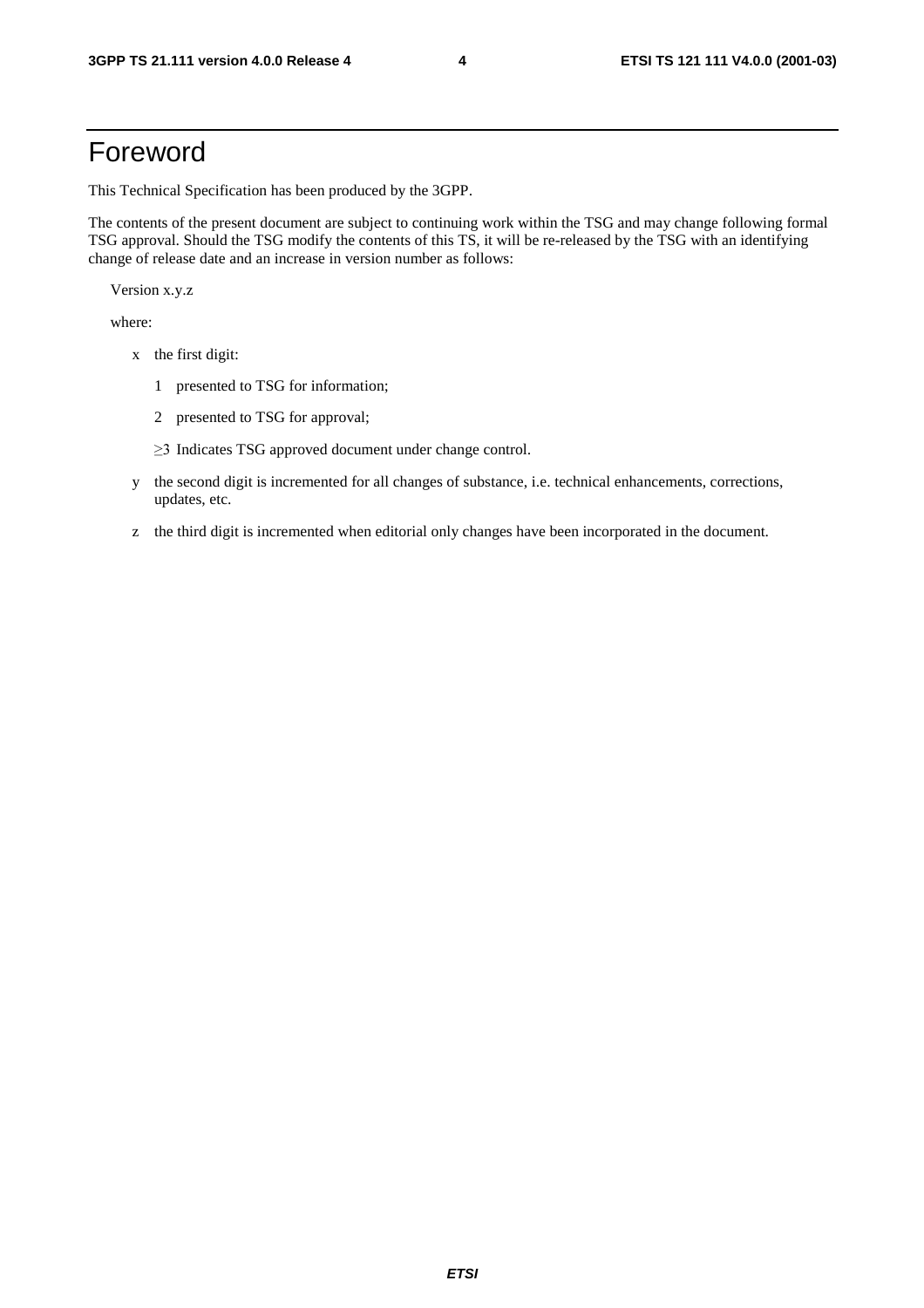#### 1 Scope

This document defines the requirements of the USIM (Universal Subscriber Identity Module) and the IC card for 3G (UICC). These are derived from the service and security requirements defined in 3G TS 22.100 [1] and 3G TS 22.101 [2]. The USIM is a 3G application on an IC card. It inter-operates with a 3G terminal and provides access to 3G services. This document is intended to serve as a basis for the detailed specification of the USIM and the UICC, and the interface to the 3G terminal.

### 2 References

#### 2.1 Normative references

The following documents contain provisions which, through reference in this text, constitute provisions of the present document.

- References are either specific (identified by date of publication, edition number, version number, etc.) or non-specific.
- For a specific reference, subsequent revisions do not apply.
- For a non-specific reference, the latest version applies.
- [1] 3GPP TS 22.100: "UMTS phase 1 Release 99".
- [2] 3GPP TS 22.101: "Service principles".
- [3] 3GPP TS 31.101: "UICC-Terminal Interface; Physical and Logical Characteristics".
- [4] 3GPP TS 31.102: "Characteristics of the USIM application"
- [5] 3GPP TS 31.110: "Numbering system for telecommunication IC card applications".
- [6] 3GPP TS 31.111: "USIM Application Toolkit (USAT)".
- [7] 3GPP TS 33.102: "3G Security: Security Architecture".
- [8] 3GPP TS 11.11: "Specification of the Subscriber Identity Module Mobile Equipment (SIM ME) interface".
- [9] 3GPP TS 11.12: "Specification of the 3 Volt Subscriber Identity Module Mobile Equipment (SIM - ME) interface".
- [10] 3GPP TS 11.18: "Specification of the 1.8 Volt Subscriber Identity Module Mobile Equipment (SIM - ME) interface".
- [11] ISO/IEC 7816-3 (1997): "Identification cards Integrated circuit(s) cards with contacts, Part 3: Electronic signals and transmission protocols".
- [12] ISO/IEC 7816-4 (1995): "Identification cards Integrated circuit(s) cards with contacts, Part 4: Interindustry commands for interchange".
- [13] ISO/IEC 7816-5 (1994): "Identification cards Integrated circuit(s) cards with contacts, Part 5: Numbering system and registration procedure for application identifiers".

#### 2.2 Informative references

- [20] 3GPP TS 02.48: " Security Mechanisms for the SIM application toolkit; Stage 1".
- [21] 3GPP TS 03.48: "Security Mechanisms for the SIM application toolkit; Stage 2".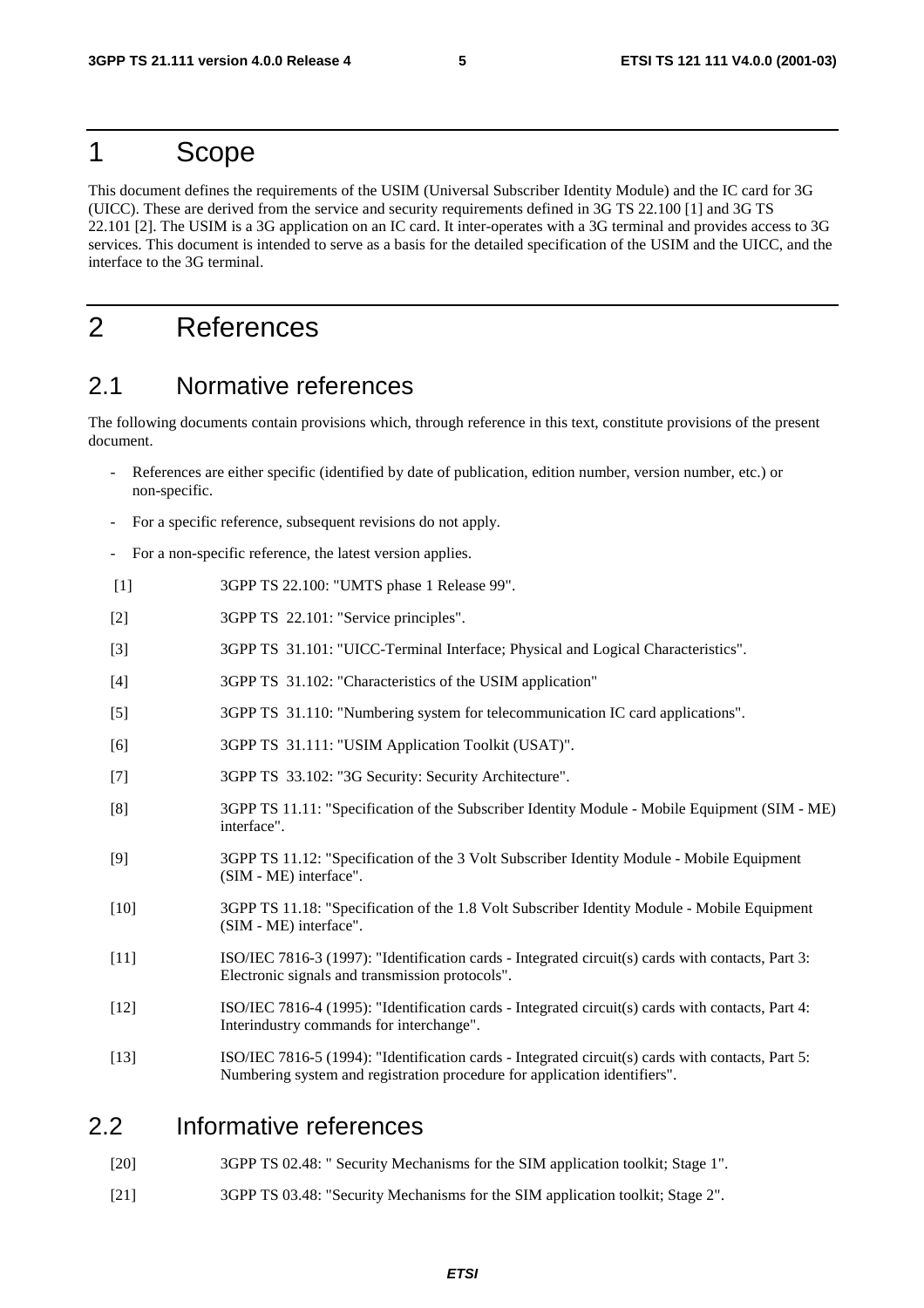### 3 Definitions, symbols and abbreviations

#### 3.1 Definitions

For the purposes of the present document, the following definitions apply:

**UICC** A removable IC card containing a USIM.

**USIM** A 3G application on an IC card.

#### 3.2 Symbols

Vpp Programming voltage

#### 3.3 Abbreviations

For the purposes of the present document, the following abbreviations apply:

| <b>ADN</b>  | <b>Abbreviated Dialling Number</b>              |
|-------------|-------------------------------------------------|
| <b>ATR</b>  | Answer To Reset                                 |
| DF          | Dedicated File                                  |
| EF          | Elementary File                                 |
| <b>FFS</b>  | For Further Study                               |
| <b>ICC</b>  | <b>Integrated Circuit Card</b>                  |
| IK          | Integrity Key                                   |
| <b>IMSI</b> | <b>International Mobile Subscriber Identity</b> |
| <b>ME</b>   | Mobile Equipment                                |
| MF          | Master File                                     |
| <b>PIN</b>  | Personal Identification Number                  |
| <b>PPS</b>  | Protocol and Parameter Selection                |
| <b>SIM</b>  | Subscriber Identity Module                      |
| UІА         | 3G Integrity Algorithm                          |
| USIM        | Universal Subscriber Identity Module            |
|             |                                                 |

### 4 General Requirements

The UICC shall be a removable module containing a USIM. The USIM shall contain an identity which unambiguously identifies a subscriber.

For access to 3G services, a UICC containing a valid USIM shall be present at all times, other than for emergency calls.

The specifications shall support the security requirements as defined in 33.102 [7].

The USIM shall provide storage for subscription and subscriber related information.

The UICC/USIM may also contain applications which use the features defined in the USIM Application Toolkit specification 3G TS 31.111 [6].

### 5 Security Requirements

The USIM shall be used to provide security features. If the UICC is removed from the 3G terminal, the service shall be terminated immediately. The functions of the USIM include authenticating itself to the network and vice versa, authenticating the user and providing additional security functions as defined in 3G TS 33.102 [7].

The USIM shall be unambiguously identified, also in the case of pre-paid subscriptions.

Means shall be provided to prevent fraudulent use of stolen IC Cards.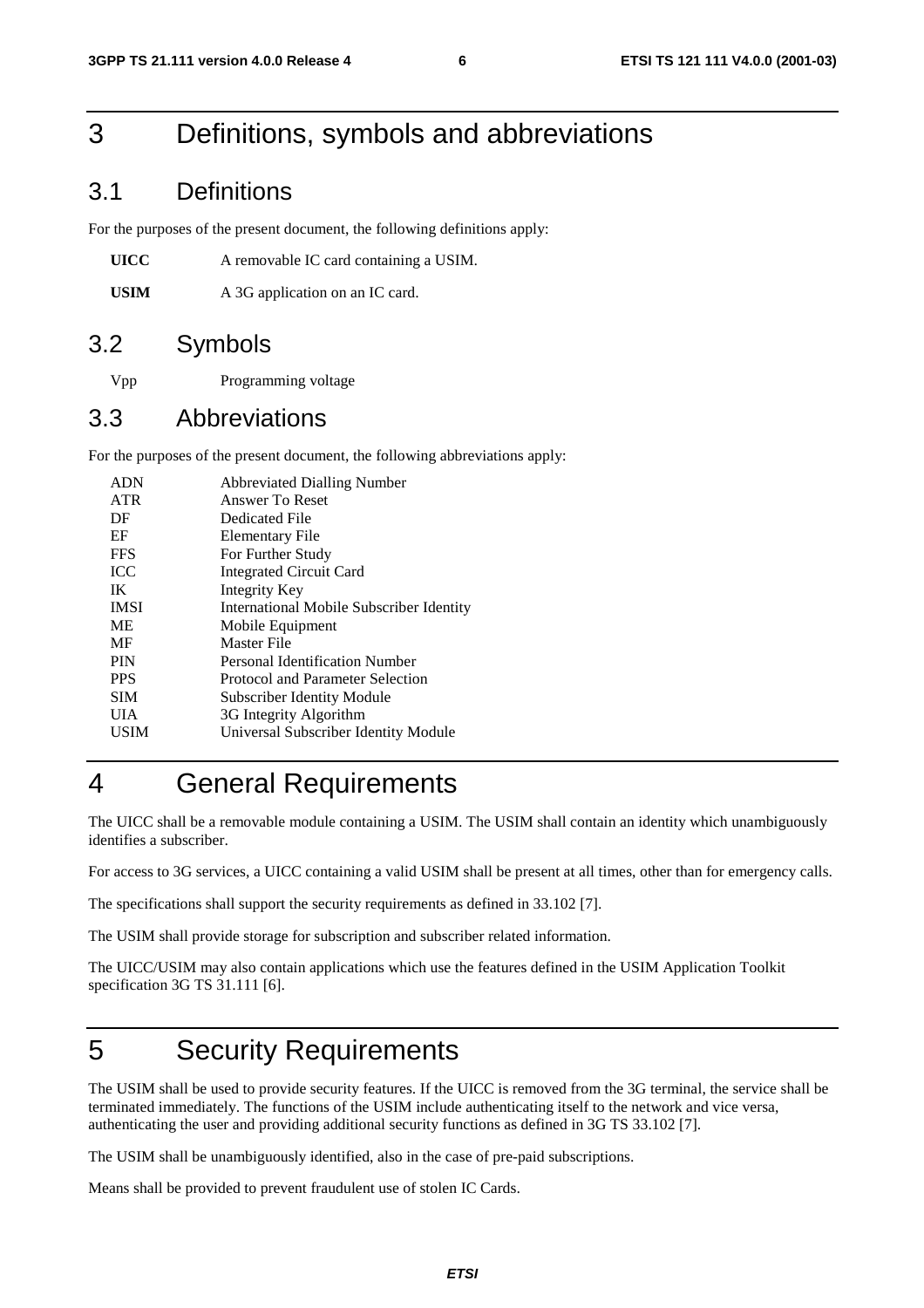It shall not be possible to access data intended for USIM internal use, e.g. authentication keys.

Further details of the following requirements are given in 33.102 [7].

#### 5.1 File access conditions

Actions, such as READ, UPDATE on UICC data shall be controlled by access conditions. These shall be satisfied prior to the action being performed.

Since a UICC may contain multiple (3G and non-3G) applications, a flexible method of controlling file access shall be provided.

#### 5.2 User authentication

The USIM shall support means to authenticate the user, to provide, for example, protection against the use of stolen cards. For the USIM, authentication shall be performed by the verification of a numeric PIN of four (4) to eight (8) decimal digits.

A function to disable user authentication may exist which may be inhibited by the application provider, in which case the user shall always use the PIN. Otherwise, the user may decide whether or not to make use of the user authentication function. If disabled, the user authentication function remains disabled until the user specifically re-enables it.

Following correct PIN presentation, the ME may perform functions and actions on USIM data, which are protected by the relevant access condition.

If an incorrect PIN is entered, an indication shall be given to the user. After three (3) consecutive incorrect entries the relevant PIN is blocked, i.e. functions and actions on data protected by the access condition shall no longer be possible, even if between attempts the UICC has been removed, the USIM has been deselected or the ME has been switched off. Once a PIN is blocked, further PIN verifications shall be denied.

The USIM shall support a mechanism for unblocking a blocked PIN. Unblocking of a PIN is performed by using the relevant PIN Unblocking Key.

PINs, but not Unblock PINS, shall be changeable by the user following correct entry of either the current PIN or Unblock PIN.

The Unblock PIN shall consist of eight (8) decimal digits and shall not be changeable by the user. If an incorrect Unblock PIN is presented, an indication shall be given to the user. After ten (10) consecutive incorrect entries, the Unblock PIN shall be blocked, even if between attempts the UICC has been removed, the USIM has been deselected or the ME has been switched off. Unblocking of a blocked PIN shall not be possible.

It shall not be possible to read PINs or Unblock PINs.

#### 5.3 User data stored in ME

Subject to the exception below, all user related information transferred into the ME during network operations shall be deleted from the ME after removal of the UICC, deselection of the USIM, deactivation of the ME, or following an electrical reset of the UICC. [This includes any data that was transferred to the ME by USIM Application Toolkit commands. FFS]

User related security codes such as PIN and Unblock PIN may only be stored by the ME during the procedures involving such a code and shall be discarded by the ME immediately after completion of the procedure.

Optionally, an ME may retain some less security-sensitive data at UICC removal, USIM deselection or ME switch-off. Such data are SMS, ADN/SSC, FDN/SSC, LND. These data, when stored in the ME, shall only be readable/retrievable if the same USIM is reactivated (as determined by the IMSI). If the IMSI is retained in the ME for this purpose, it shall be stored securely and shall not be able to be read out.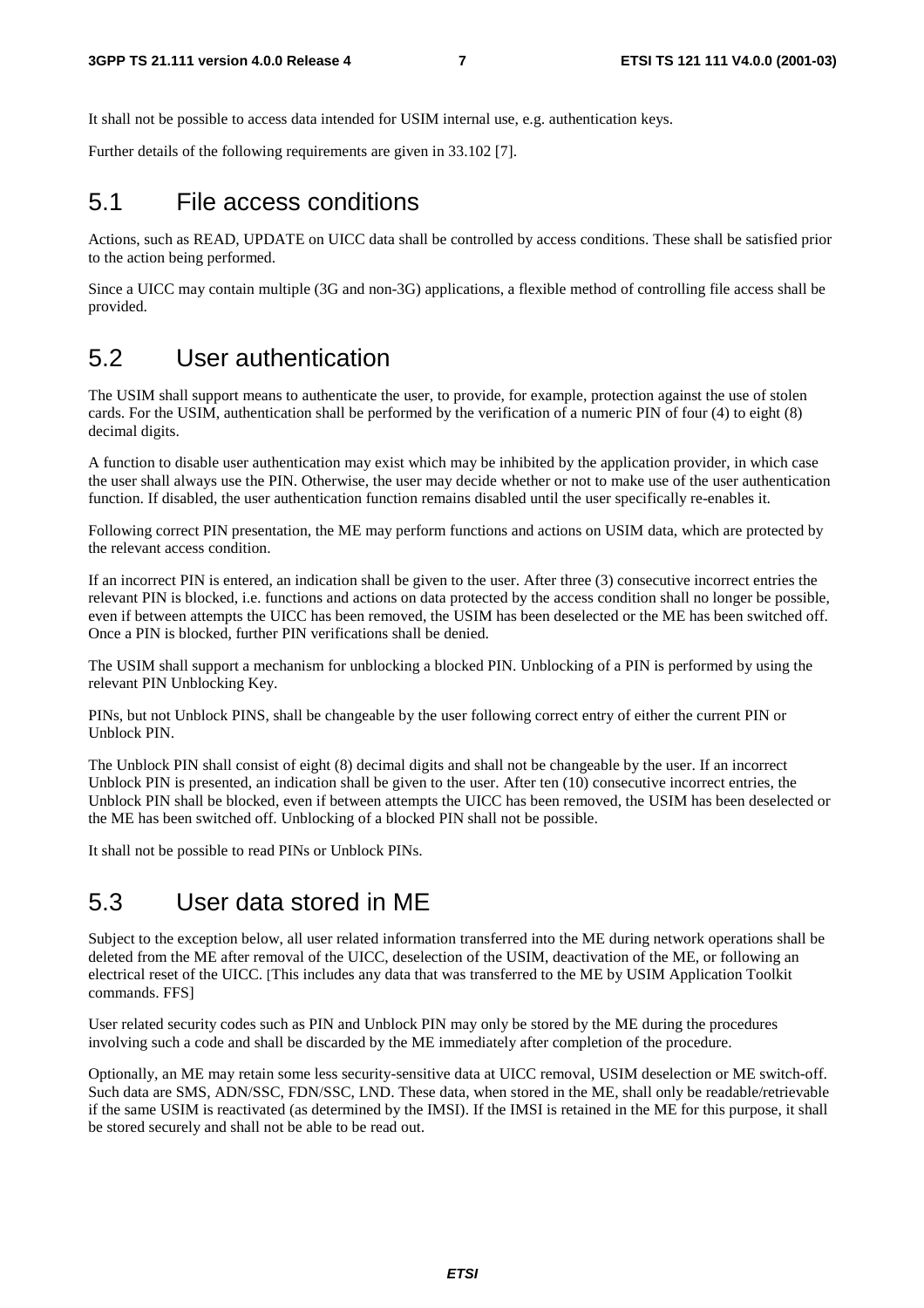#### 5.4 Authentication

A means shall be specified to mutually authenticate the USIM and the network by showing knowledge of a secret key K which is shared between and available only to the USIM and in the user's Home Environment. The method is composed of a challenge/response and key establishment protocol combined with a sequence number-based one-pass protocol for network authentication.

### 5.5 Data integrity of signalling elements

Some signalling information elements are considered sensitive and must be integrity protected. An integrity function shall be applied on certain signalling information elements transmitted between the ME and the network.

The 3GPP Integrity Algorithm (UIA) is used with an Integrity Key (IK) to compute a message authentication code for a given message. The setting of IK is triggered by the authentication procedure. IK shall be stored on the USIM.

### 5.6 User identity confidentiality

A mechanism shall be specified to provide user identity confidentiality by means of a temporary identity.

### 5.7 Length of security parameters

In order to allow for enhancements of the security level in 3G, the following requirements shall be covered:

- all security-related parameters for 3G shall be accompanied by a length indicator;
- the USIM shall support variable-length security parameters.

If the USIM supports the GSM security mechanisms in addition to 3G security, fixed length security parameters according to GSM 11.11 [8] shall be supported in addition.

### 6 Logical issues

### 6.1 Application selection

In a multiapplication environment, a flexible application selection method is required. The application identifier defined in ISO/IEC 7816-5 [13] and 3G TS 31.110 [5] should be used for application selection. Direct application selection, including selection by partial DF name and the  $EF_{\text{DIR}}$  concept of ISO/IEC 7816-4 [12] shall be followed. In particular, a mechanism for the ME and the UICC shall be specified in order to allow the user, when the ME is in idle mode, to select and activate one amongst those which are available and supported by the ME (this will permit the user to choose, for instance, between 2 different USIM applications). At switch on, the last active USIM shall be automatically selected. The last active USIM shall be stored on the UICC. By default if there is no last active USIM defined in the UICC, the user shall be able to select the active USIM amongst those available on the UICC.

### 6.2 Simultaneous access

A mechanism shall be specified for simultaneous access to several files or applications.

### 7 Service Requirements

#### 7.1 User profiles

Each USIM shall contain at least one user profile [FFS].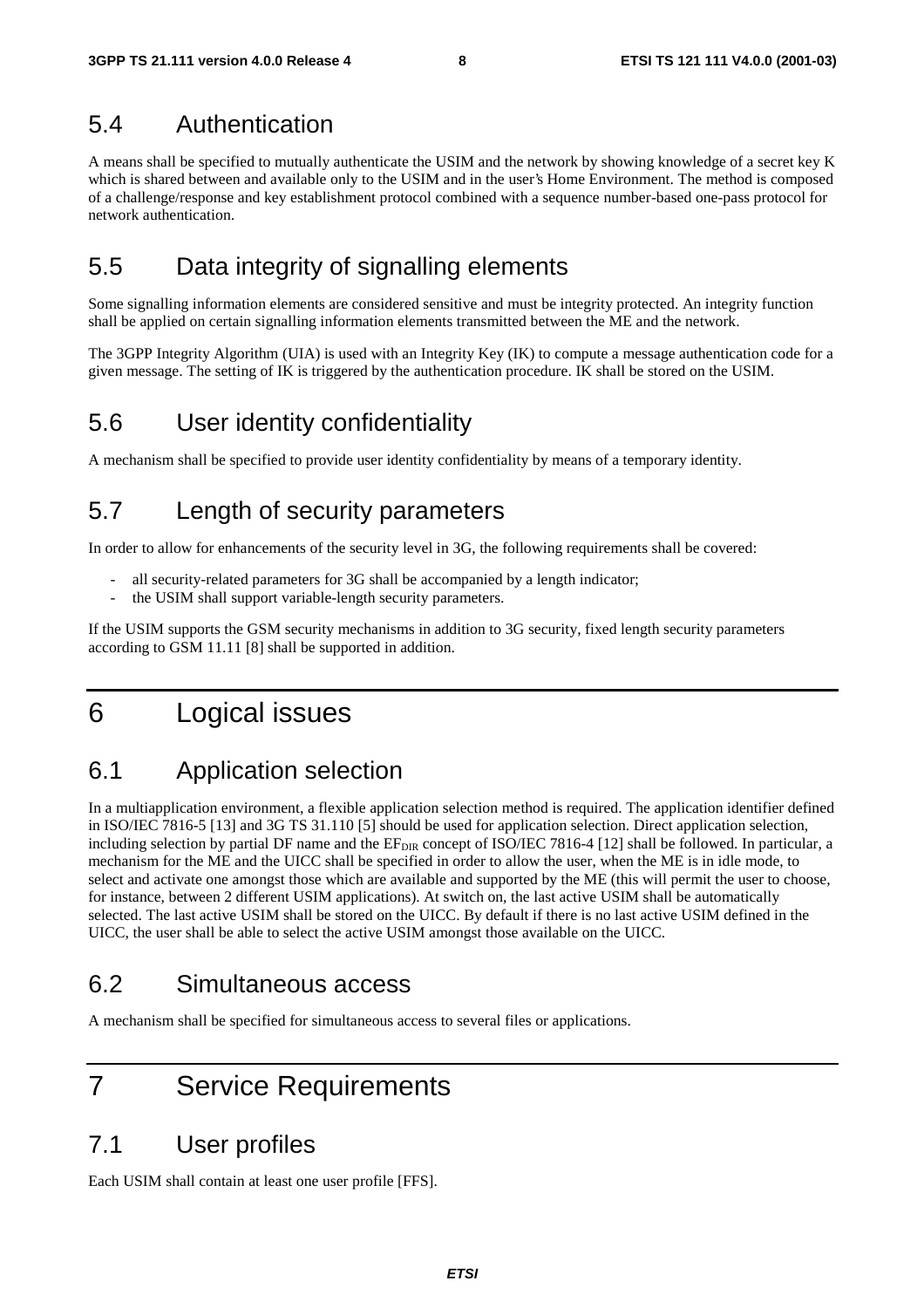#### 7.2 Data transfer

A mechanism allowing highly secure transfer of applications and/or associated data to/from the UICC/USIM shall be specified in line with the requirements in 3G TS 22.101 [2]. This requires a secure transfer mechanism. GSM 02.48 [20] and GSM 03.48 [21] could be considered here, however this is limited to the case where the application to be downloaded runs in the context of an existing subscription. The security requirements in the case where, for instance, a new USIM or other application has to be downloaded, requires further study.

It is envisaged that in early USIM specifications, the transfer of subscription-related applications (e.g. SIM application toolkit applications) will be specified. The generic application download (e.g. download of a new USIM) is not likely to be included in these early specifications.

Application creation comprises file creation and other administrative operations on the, as well as negotiation of code type or language.

### 7.3 Application execution environment

An application execution environment may exist on the UICC/USIM which includes functionality defined in 3G TS 31.111 [6].

#### 7.4 Profile exchange

A mechanism for the ME, the USIM and the network to exchange service capabilities shall be specified. The following exchange of service capabilities may occur:

- ME services capabilities may be provided to the USIM/UICC;
- USIM/UICC services capabilities may be provided to the ME (and thus potentially to the network);
- network services capabilities may be provided to the USIM/UICC via the ME.

### 7.5 Version identification

A means for identification of the version of the USIM shall be provided.

### 8 Physical Characteristics

#### 8.1 Dimensions

The ID-1 and Plug-in format used for the GSM SIM shall be adopted. A third format, smaller than the Plug-in format, is for further study. If a new format is defined, a means shall be specified in order to prevent an incorrect insertion of the card into the ME.

### 8.2 Contacts

The UICC shall not provide any connection to the V<sub>PP</sub> contact. The contact shall be provided on the UICC. The ME may support the  $V_{PP}$  contact in the reader. The ME shall not have this contact connected; neither to ground nor to the UICC supply voltage.

NOTE: According to ISO/IEC 7816-3 [11] the  $V_{PP}$  contact is RFU for ICCs operating at 3V.

# 9 Electrical characteristics and transmission protocols

Electronic signals and transmission protocols shall be in accordance with ISO/IEC 7816-3 [11] unless specified otherwise.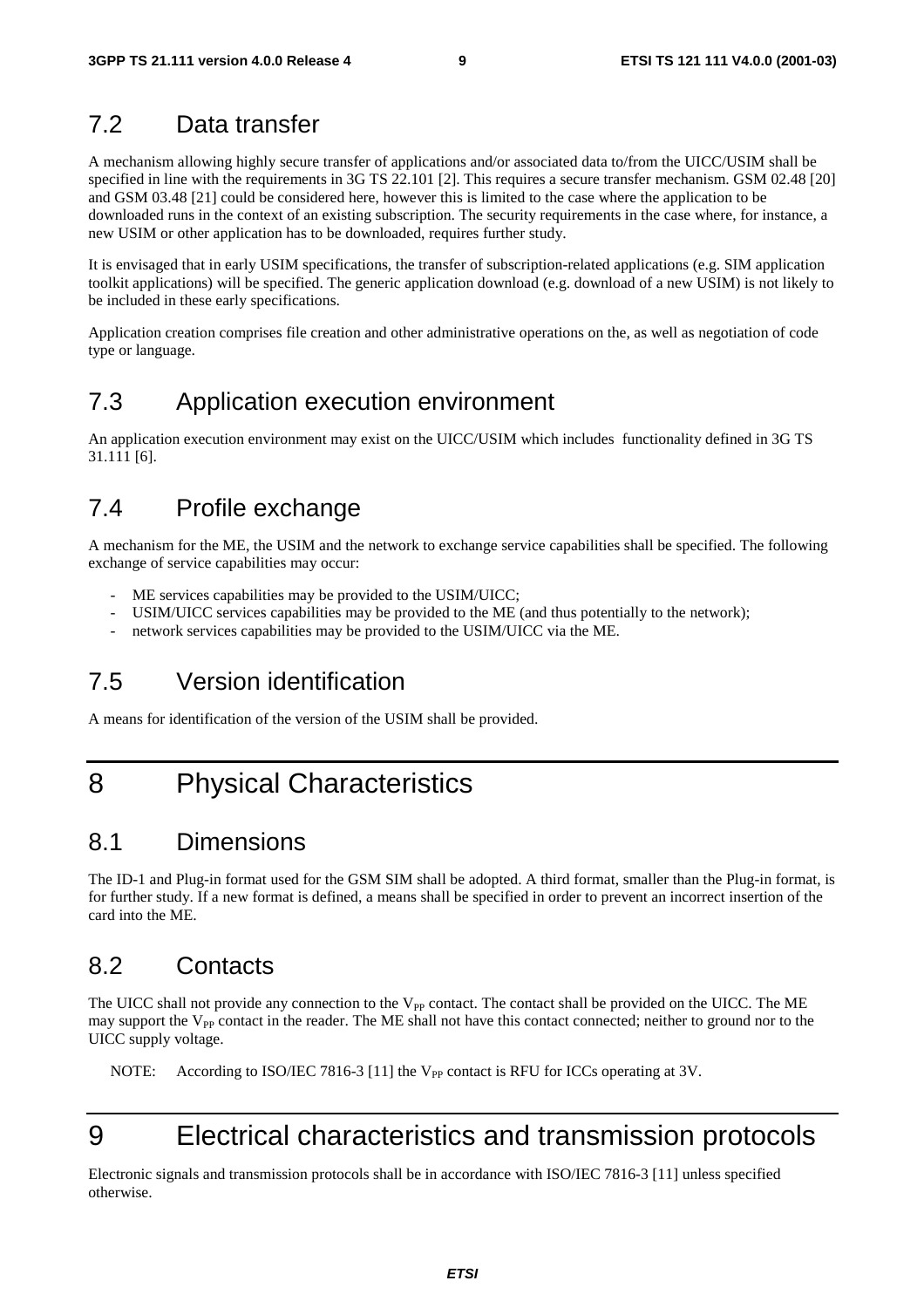The electrical specifications shall at least cover the 1.8V and 3V voltage ranges as specified in GSM 11.12 [9] and GSM 11.18 [10]. Lower voltages may be added in the future. 3G terminals shall not support 5V on the ME-UICC interface. Both ME and UICC shall support operational class indication as defined in ISO/IEC 7816-3 [11]. Both ME and UICC shall support at least two voltage classes.

Both UICC and ME shall support PPS as defined in ISO/IEC 7816-3 [11] with at least the values defined in GSM 11.11 [8].

The ME shall have the capabilities of initiating a warm reset as defined in ISO/IEC 7816-3 [11]. The UICC shall support warm reset as defined in ISO/IEC 7816-3 [11].

NOTE: The warm reset is used during a session when there is a need to restart the USIM due to internal modifications of data caused by user actions or network data downloading.

The UICC may indicate in the ATR to the warm reset that the specific mode is entered automatically, using the parameters that were used prior to the warm reset. In case of a cold reset, the UICC shall enter the negotiable mode.

In addition to the T=0 protocol which is mandatory for the UICC and the ME, the T=1 protocol shall be mandatory for the ME. It is optional for the UICC.

The speed enhancement as specified in GSM 11.11 [8] shall be supported by both the ME and the UICC. Higher interface bit rates than those specified in GSM 11.11 [8] should be considered.

#### 9.1 Power consumption indication

Power consumption figures are to be revised based on the need for more secure authentication algorithms, utilising crypto co-processors. In order to be compatible with the GSM specifications, the UICC shall meet the power consumption specifications set in GSM 11.12 [9] and GSM 11.18 [10] during the ATR. The USIM status information shall contain power consumption information, which is related to the operational class indicated in the ATR and the operating frequency indicated for running the authentication algorithm.

NOTE: The power consumption figure may differ between different applications on the UICC; thus a particular ME may support some applications in a card and reject others, depending on the power consumption values.

The ME may reject the USIM if it can not supply the current indicated in the status information and if this current is above the maximum value defined for use by the UICC for running the USIM.

### 10 Contents of the Elementary Files

#### 10.1 USIM information storage requirements

The USIM shall contain information elements for 3G network operations. The USIM may contain information elements related to the subscriber, 3G services and home environment or service provider related information.

The UICC shall provide storage capability for the following:

- UICC related information:
	- IC card identification: a number uniquely identifying the UICC and the card issuer;
	- Preferred language(s);
	- Directory of applications.
	- USIM related information:
		- Administrative information: indicates mode of operation of the USIM, e.g. normal, type approval;
		- USIM service table: indicates which optional services are provided by the USIM;
		- IMSI:
		- Language indication;
		- Location information:
		- Cipher key (Kc) and cipher key sequence number;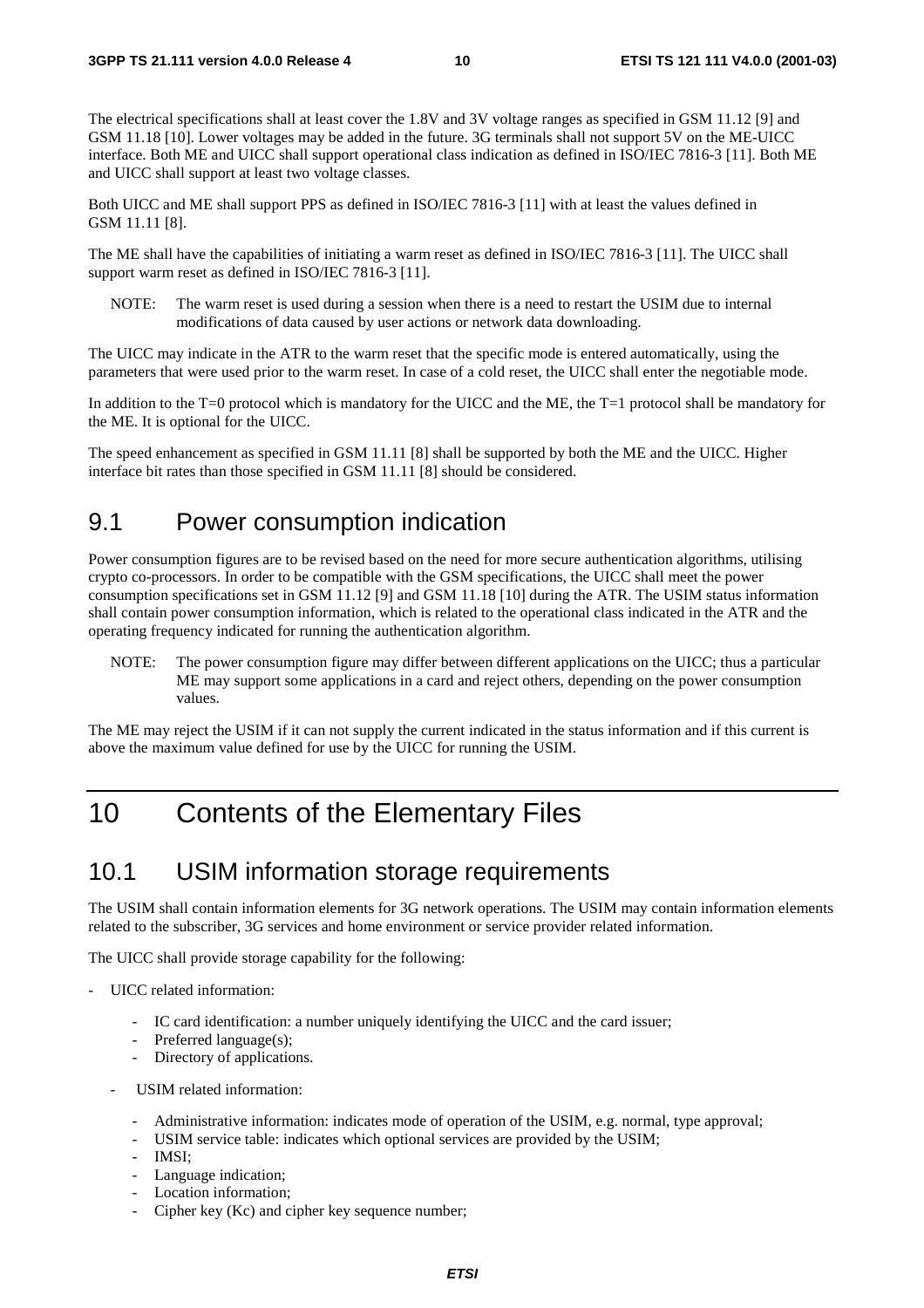- Access control class(es);
- Forbidden PLMNs;
- Phase identification:
- Ciphering Key for GPRS;
- GPRS location information;
- Cell Broadcast related information;
- Emergency call codes;
- Phone numbers (ADN, FDN, SDN);
- Short messages and related parameters;
- Capability and Configuration parameters;
- HPLMN search period [FFS];
- BCCH information: list of carrier frequencies to be used for cell selection [FFS].
- Information accessible to the USIM and other applications:
	- ADN.

In addition, the USIM shall manage and provide storage for the following information in accordance with the security requirements of clause 5:

- $PIN<sub>1</sub>$
- PIN enabled/disabled indicator;
- PIN error counter:
- Unblock PIN:
- Unblock PIN error counter:
- Data integrity keys;
- Subscriber authentication keys.

### 10.2 Phone Book

The Phone Book feature is based on the ADN functionality as defined in GSM 11.11 [8]. Additional features are identified in the following subclauses. A Phone Book entry consists of a record in an ADN file and, optionally, additional records which are placed in different EFs. In the latter case, a mechanism shall be defined to link all records in the same Phone Book entry. These features shall be supported by the ME while their support by the USIM is optional.

#### 10.2.1 Support of two name fields per entry

The support of two name fields per entry shall be specified to allow, for example, for two different representations of the same name (for example, in Japanese characters and in Latin characters).

#### 10.2.2 Support of multiple phone numbers per entry

The support of multiple phone numbers per entry shall be specified, for example, office, home, fax, mobile or pager. In addition to that, information for identifying those attributes are needed.

#### 10.2.3 Support of email address

The support of email addresses linked to Phone Book entries shall be specified. In addition to that, information for identifying these addresses is needed.

#### 10.2.4 Support of user definable groupings

The specification shall support the grouping of Phone Book entries into groups defined by the user, for example, business and private.

#### 10.2.5 Support of hidden entries

The specification shall support means of marking Phone Book entries as "hidden".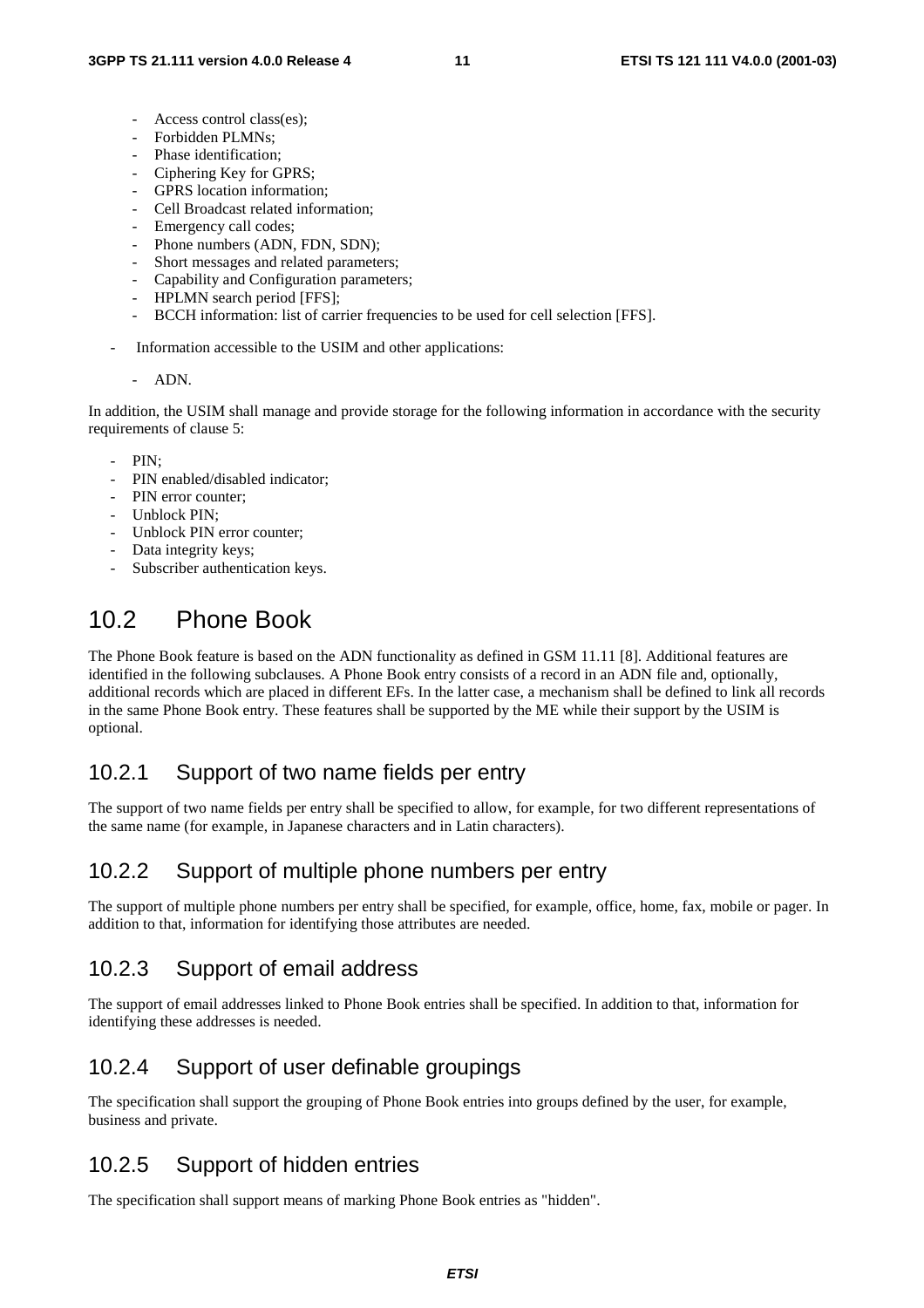#### 10.2.6 Number of entries

The specification shall support storage of at least 500 entries.

#### 10.2.7 Mode of alerting

[FFS]

### 10.3 Storage of call details

The specification shall support provision of storage for call detail information. The call detail information consists of the following attributes:

- mobile terminated calls: calling party number, date and time, calling party's name and status of call (i.e. answered or missed), duration and [FFS] charge;
- mobile originated calls: called party number, date and time, called party's name, duration and [FFS] charge;
- accumulated duration of preceding calls, separately for mobile originated and mobile terminated calls;
- accumulated charge information of preceding calls [FFS].

Call detail attributes are optional. A value to mark them as "undefined" shall be available.

NOTE 1: The calling/called party's name may be available from the Phone Book.

NOTE 2: The storage of multiparty call information is FFS.

### 11 3G/GSM interworking

#### 11.1 GSM subscribers in a 3G network

3G 22.101 [2]: "UMTS shall provide some mechanisms which permit pre UMTS subscribers to roam easily onto UMTS and access the services."

3G 22.100 [1]: "The UMTS mobile terminal shall support phase 2 and phase 2+ GSM SIMs as access modules to UMTS networks. The services that can be provided in this case may be limited to GSM like services provided within that UMTS network. It shall be up to the UMTS network operator whether or not to accept the use of GSM SIM as access modules in its network".

### 11.2 3G subscribers in a GSM network

The following requirement is made in 3G 22.101 [2]: "UMTS shall provide some mechanisms which permit UMTS subscribers to roam easily onto pre-UMTS systems and access the services."

This may be achieved by providing all mandatory elements as defined in GSM 11.11 [8] in the UICC.

The specification shall allow the UICC to be used with a dual mode (GSM/ 3G) ME and a GSM ME for the provision of GSM service.

NOTE: This does not, for example, preclude the support of the PDC application on a UICC.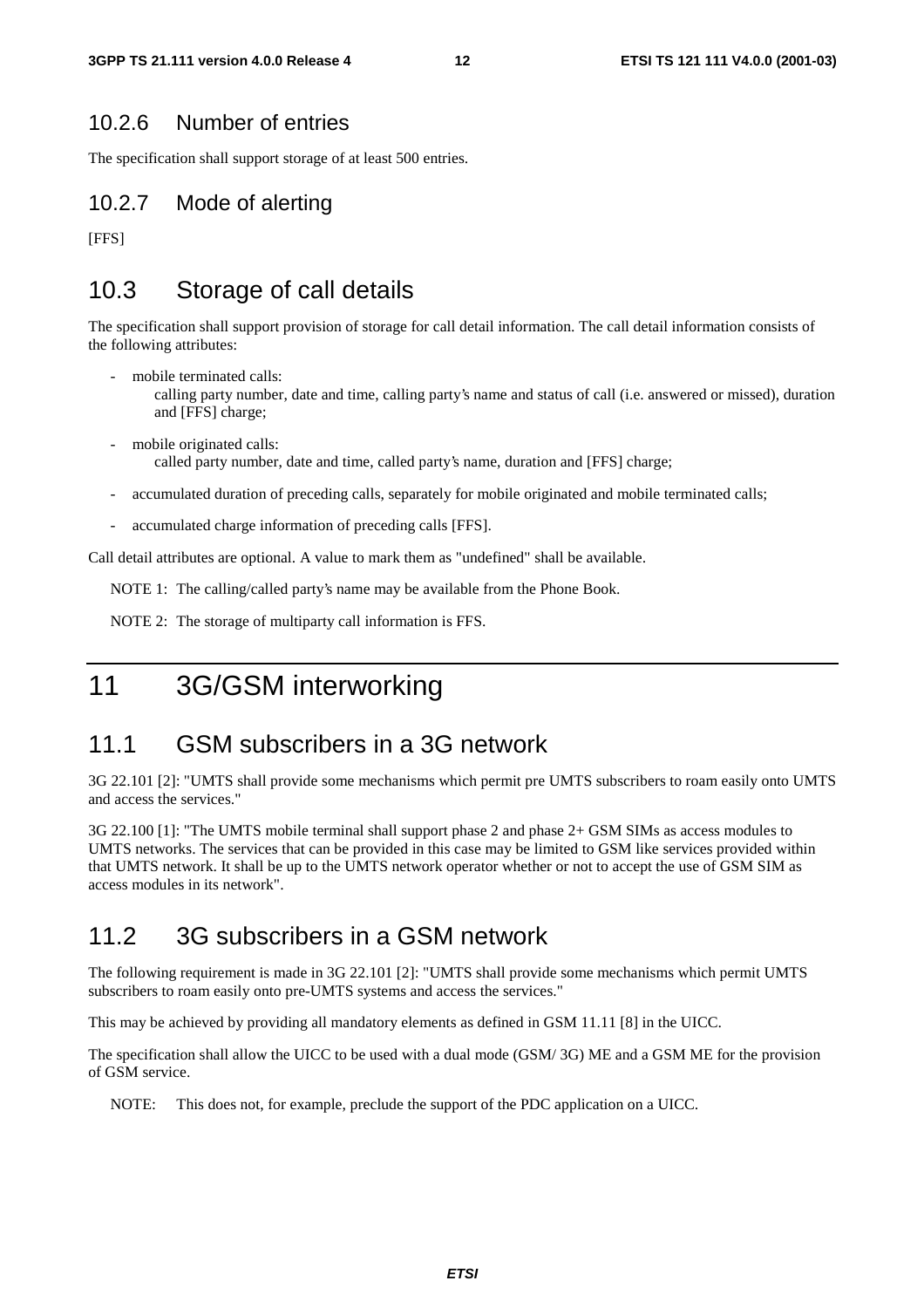# Annex A (Informative): Change history

The table below indicates all change requests that have been incorporated into the present document since it was initially approved by 3GPP TSG-T.

| <b>Change history</b> |       |                 |           |     |     |                                                                                                                                                                               |       |            |
|-----------------------|-------|-----------------|-----------|-----|-----|-------------------------------------------------------------------------------------------------------------------------------------------------------------------------------|-------|------------|
| Date                  | TSG#  | <b>TSG Doc.</b> | <b>CR</b> | Rev | Cat | <b>Subject/Comment</b>                                                                                                                                                        | Old   | <b>New</b> |
| 1999-06               | TP-03 | TP-99085        |           |     |     | Draft specification first approved at TSG-T #3                                                                                                                                | 2.0.0 | 3.0.0      |
| 1999-12               | TP-06 | TP-99255        | 001       |     | D   | References to new specifications and editorial changes                                                                                                                        | 3.0.0 | 3.0.1      |
| 2000-04               | TP-07 | TP-000017       | 002       |     | F   | Location of the UIA (3GPP integrity algorithm) aligned<br>with 33.102                                                                                                         | 3.0.1 | 3.1.0      |
| 2000-07               | TP-08 | TP-000097       | 003       |     | F   | Clarification of USIM application selection                                                                                                                                   | 3.1.0 | 3.2.0      |
|                       |       | TP-000097       | 004       |     |     | Alignment with 33.102: removal of Enhanced User<br>Identity Confidentiality (EUIC) from R99                                                                                   |       |            |
| 2000-10               | TP-09 | TP-000150       | 005       |     | F   | Partial AID selection requirements                                                                                                                                            | 3.2.0 | 3.3.0      |
| 2001-03               | TP-11 |                 |           |     |     | Issued as version 4.0.0 in order to create a complete set<br>of specifications for release 4. The contents of version<br>4.0.0 are identical to the contents of version 3.3.0 | 3.3.0 | 4.0.0      |